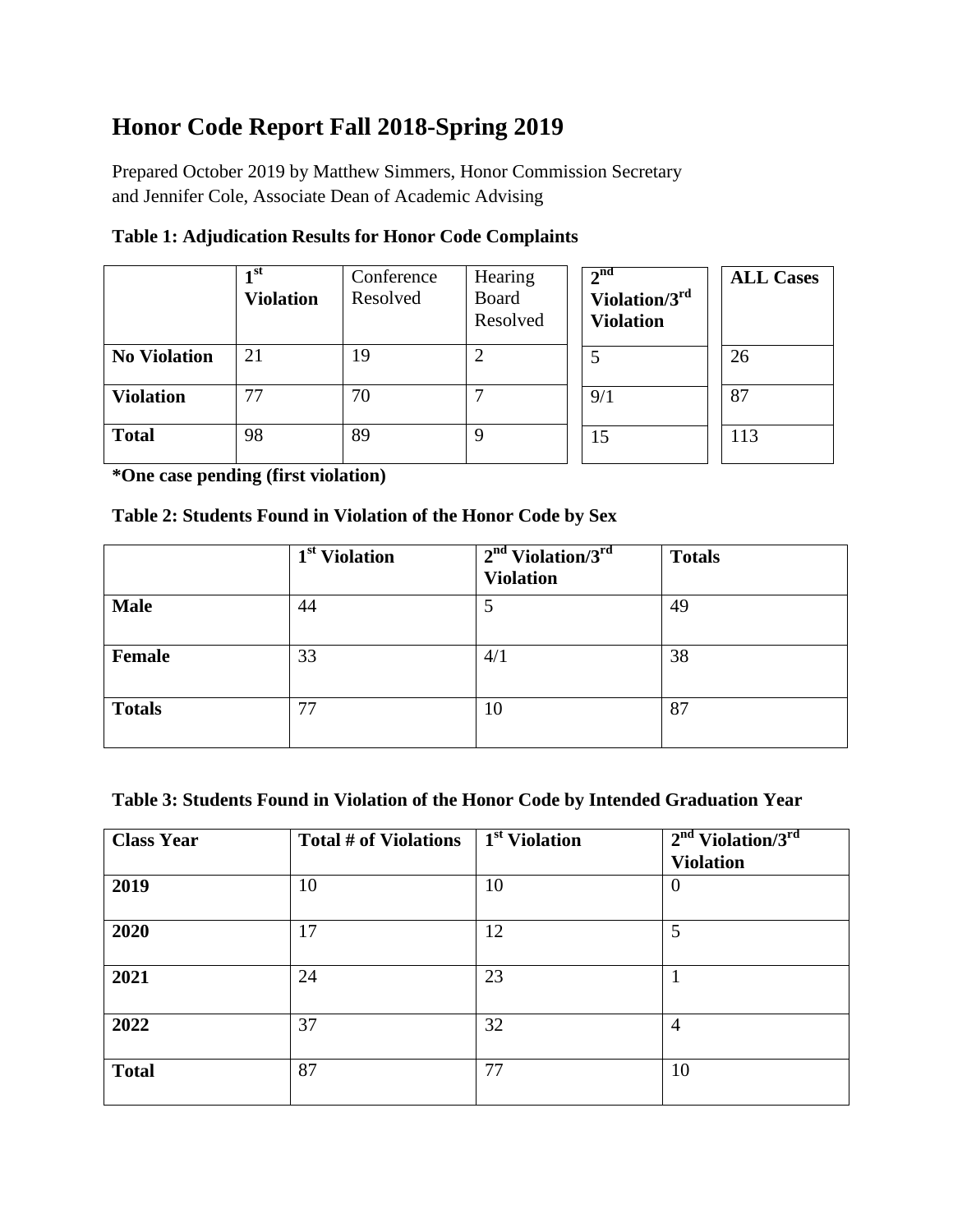| <b>Type of Violation</b>                    | 1 <sup>st</sup> Violations | $2nd$ Violations |
|---------------------------------------------|----------------------------|------------------|
| Plagiarism                                  | 12                         | $\overline{2}$   |
| <b>Cheating (tests/quizzes)</b>             | 20                         | $\overline{4}$   |
| <b>Unauthorized Collaboration</b>           | 11                         | $\overline{0}$   |
| <b>Unauthorized Materials/Aid</b>           | 31                         | $\mathbf{1}$     |
| <b>Fabrication</b>                          | $\overline{0}$             | $\overline{0}$   |
| <b>Altering Evidence</b>                    | $\overline{0}$             | $\overline{0}$   |
| <b>Forgery</b>                              | $\overline{2}$             | $\mathbf{1}$     |
| Lying                                       | $\mathbf{1}$               | $\overline{2}$   |
| <b>Submission of Previously Graded Work</b> | $\overline{0}$             | $\overline{0}$   |

**Table 4: Violation Type:** (Note: Some cases may involve more than one kind of violation)

**Table 5: Penalty Type** (Additional rehabilitative assignments may also have been required)

| <b>Penalty Type</b>                               | 1 <sup>st</sup> Violation | $2nd$ Violation/3 <sup>rd</sup> |
|---------------------------------------------------|---------------------------|---------------------------------|
|                                                   |                           | <b>Violation</b>                |
| <b>Reduced Grade on Assignment/Test</b>           | 6                         | $\theta$                        |
| 0/F for Assignment/Test                           | 34                        | $\theta$                        |
| <b>Reduction of Course Grade</b>                  | 3                         | $\Omega$                        |
| $0/F$ for Assignment/Test + Final Grade Reduction | 24                        | $\theta$                        |
| <b>F</b> for Course                               | 5                         | 3                               |
| F for Course + 1 Semester Suspension              | $\Omega$                  | $\overline{4}$                  |
| F for Course + 2 Semester Suspension              | $\theta$                  | 1                               |
| <b>F</b> for Course + Expulsion                   | $\theta$                  | $\theta$                        |
| <b>1 Semester Suspension</b>                      | $\Omega$                  | H                               |
| <b>2 Semester Suspension</b>                      | $\theta$                  | 1                               |
| <b>Other – for Violations not in Courses</b>      | 3                         | $\Omega$                        |
| <b>No Penalty</b>                                 | 2                         | $\Omega$                        |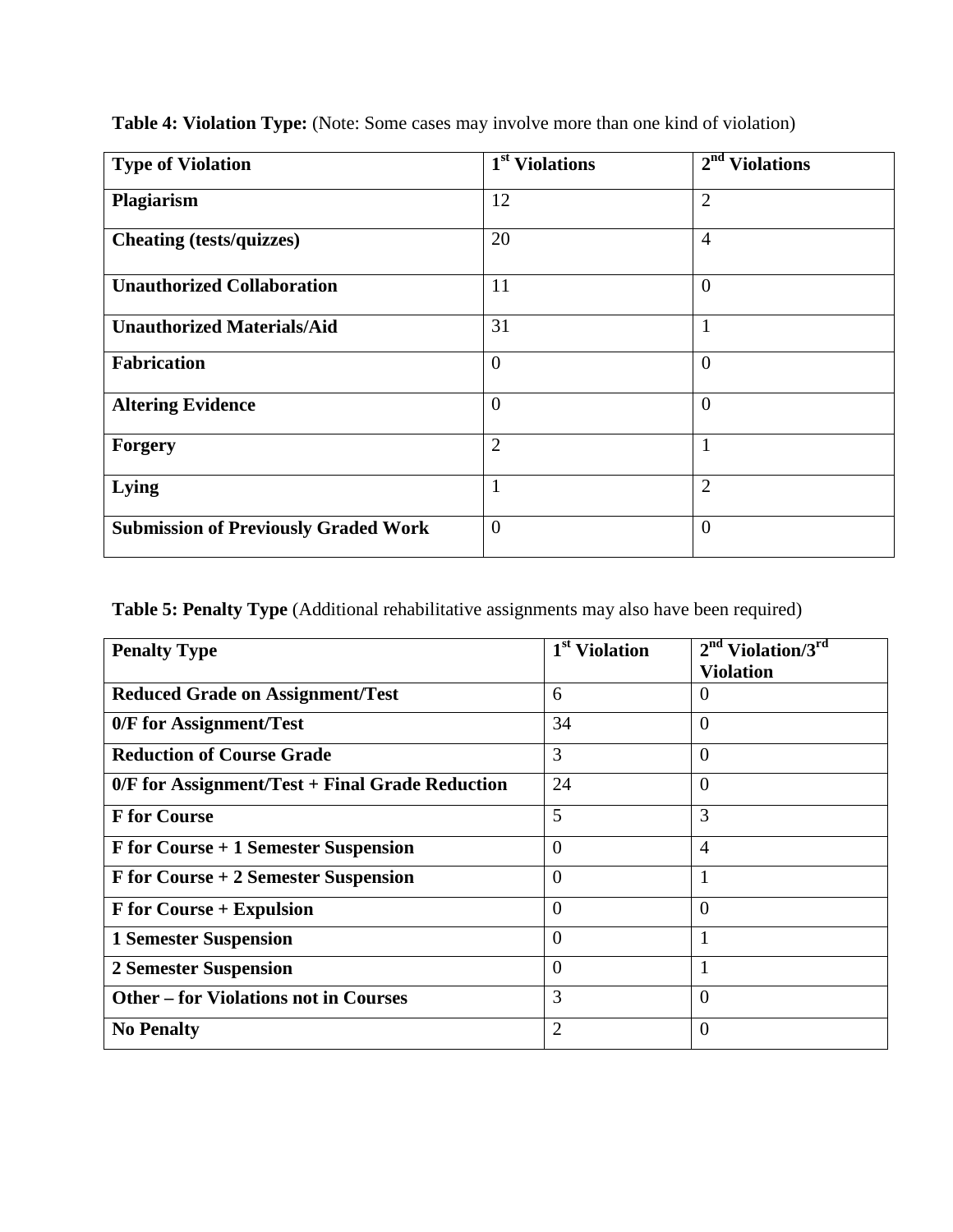## **Table 6: Appeal Boards**

| <b>Requested</b> | <b>Granted</b> | <b>Grounds for Hearing</b> | <b>Appeal Hearing Results</b> |
|------------------|----------------|----------------------------|-------------------------------|
|                  |                | N/A                        | N/A                           |

## **Table 7: Programs with Adjudicated Complaints**

| <b>Department</b>                       | <b>Number of</b><br><b>Violations</b> | <b>Complaints</b><br>and No<br><b>Violations</b> | <b>Department</b>               | <b>Number of</b><br><b>Violations</b> | <b>Complaints</b><br>and No<br><b>Violations</b> |
|-----------------------------------------|---------------------------------------|--------------------------------------------------|---------------------------------|---------------------------------------|--------------------------------------------------|
| <b>Africana Studies</b>                 |                                       |                                                  | International<br><b>Affairs</b> |                                       |                                                  |
| Anthropology                            | $\mathbf{1}$                          |                                                  | Latin/Classics                  | $\overline{2}$                        |                                                  |
| Art History/Art                         | 3                                     |                                                  | Italian                         |                                       |                                                  |
| Astronomy                               | $\mathbf{1}$                          |                                                  | Mathematics                     | $\mathbf{1}$                          | 3                                                |
| <b>Biology</b>                          | 8                                     | $\overline{2}$                                   | Music                           | $\overline{2}$                        | $\mathbf{1}$                                     |
| <b>Business</b>                         |                                       |                                                  | <b>OMS</b>                      | 3                                     | $\mathbf{1}$                                     |
| Chemistry                               | 5                                     | 3                                                | Philosophy                      | 3                                     |                                                  |
| <b>Computer Science</b>                 | 13                                    | $\mathbf{1}$                                     | Physics                         | $\mathbf{1}$                          |                                                  |
| Economics                               | $\mathbf{1}$                          |                                                  | <b>Political Science</b>        | 5                                     | $\overline{2}$                                   |
| Education                               | $\mathbf{1}$                          |                                                  | Psychology                      | 8                                     | $\overline{2}$                                   |
| English                                 | $\mathbf{1}$                          | $\mathbf{1}$                                     | <b>Public Service</b>           |                                       |                                                  |
| Environmental<br><b>Studies</b>         |                                       |                                                  | Religion                        |                                       |                                                  |
| Cinema & Media<br><b>Studies</b>        | $\mathbf{1}$                          |                                                  | Sociology                       | $\mathbf{1}$                          | $\mathbf{1}$                                     |
| <b>FYS</b>                              | 3                                     | $\mathbf{1}$                                     | Spanish                         | 17                                    | 6                                                |
| French                                  |                                       |                                                  | Outside Class                   | $3***$                                |                                                  |
| <b>Health Sciences</b>                  |                                       | $\mathbf{1}$                                     | Multiple                        |                                       |                                                  |
| History/Civil War<br><b>Era Studies</b> | 3                                     | 1                                                |                                 |                                       |                                                  |
|                                         |                                       |                                                  | <b>Totals</b>                   |                                       |                                                  |

\*\*\* Forgery on Registrar's Office forms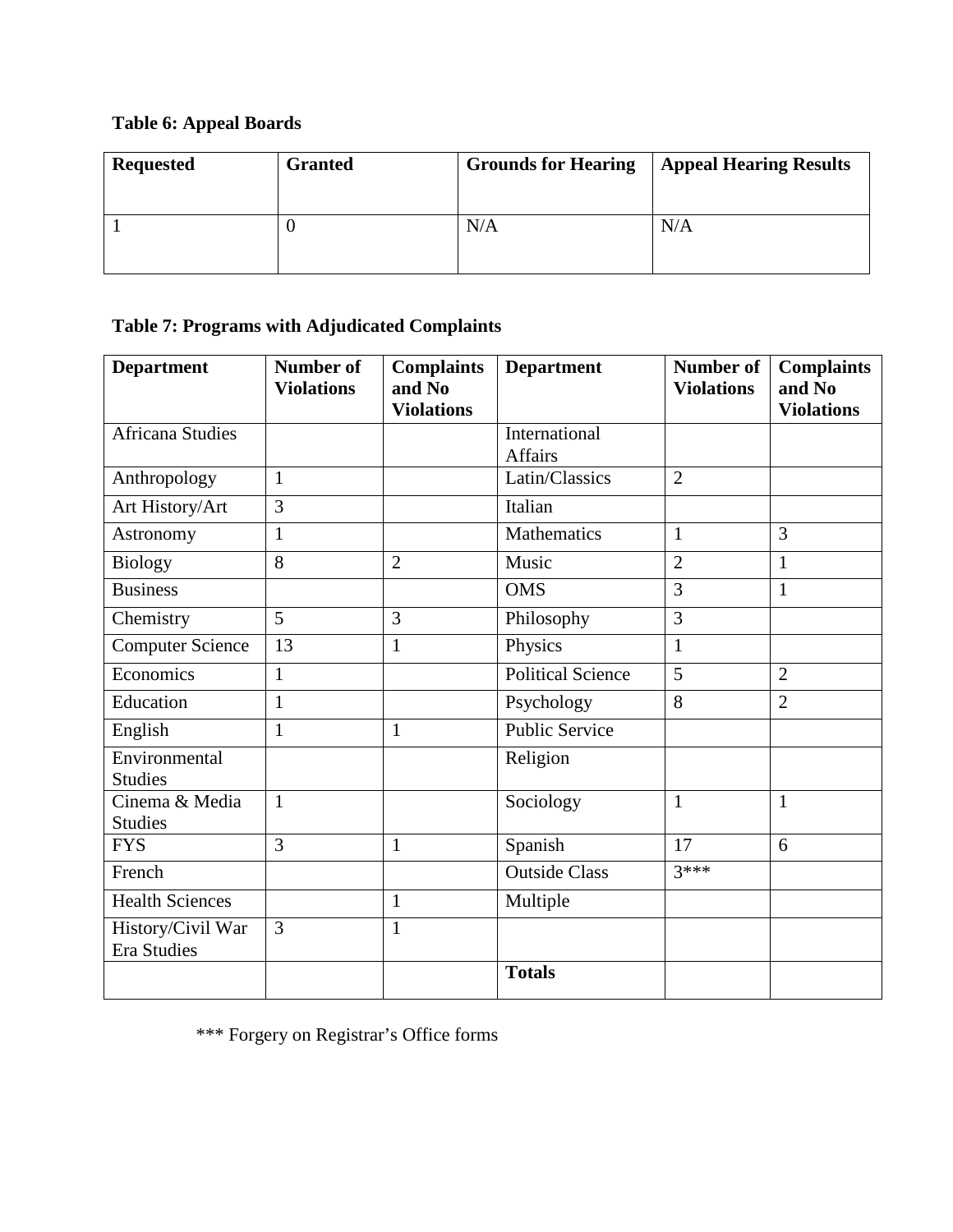# **Honor Code Report Summer 2019**

Prepared September 2019 by Matthew Simmers, Honor Commission Secretary

|  | <b>Table 1: Adjudication Results for Honor Code Complaints</b> |
|--|----------------------------------------------------------------|
|  |                                                                |

|                     | 1 <sup>st</sup><br><b>Violation</b> | Conference<br>Resolved | Hearing<br>Board<br>Resolved | $2nd$ Violation | <b>ALL Cases</b> |
|---------------------|-------------------------------------|------------------------|------------------------------|-----------------|------------------|
| <b>No Violation</b> | 0                                   |                        | N/A                          | N/A             |                  |
| <b>Violation</b>    | ↩                                   |                        | N/A                          | N/A             |                  |
| <b>Total</b>        | റ<br>∠                              |                        | N/A                          | N/A             |                  |

**\*Two cases dropped** 

### **Table 2: Students Found in Violation of the Honor Code by Sex**

|               | $\overline{1}^{\text{st}}$ Violation | $2nd$ Violation | <b>Totals</b> |
|---------------|--------------------------------------|-----------------|---------------|
|               |                                      |                 |               |
| <b>Male</b>   | ∠                                    | U               | 2             |
|               |                                      |                 |               |
| Female        | O                                    | $\theta$        | O             |
|               |                                      |                 |               |
| <b>Totals</b> | ◠<br>∠                               | $\theta$        | U             |
|               |                                      |                 |               |

### **Table 3: Students Found in Violation of the Honor Code by Intended Graduation Year**

| <b>Class Year</b> | Total # of Violations | $1st$ Violation | $2nd$ Violation |
|-------------------|-----------------------|-----------------|-----------------|
|                   |                       |                 |                 |
| 2019              | 0                     | $\overline{0}$  | $\theta$        |
| 2020              | 0                     | $\overline{0}$  | $\theta$        |
| 2021              | 0                     | $\overline{0}$  | $\mathbf{0}$    |
| 2022              | $\overline{2}$        | $\overline{2}$  | $\theta$        |
| <b>Total</b>      | $\overline{2}$        | $\overline{2}$  | $\overline{0}$  |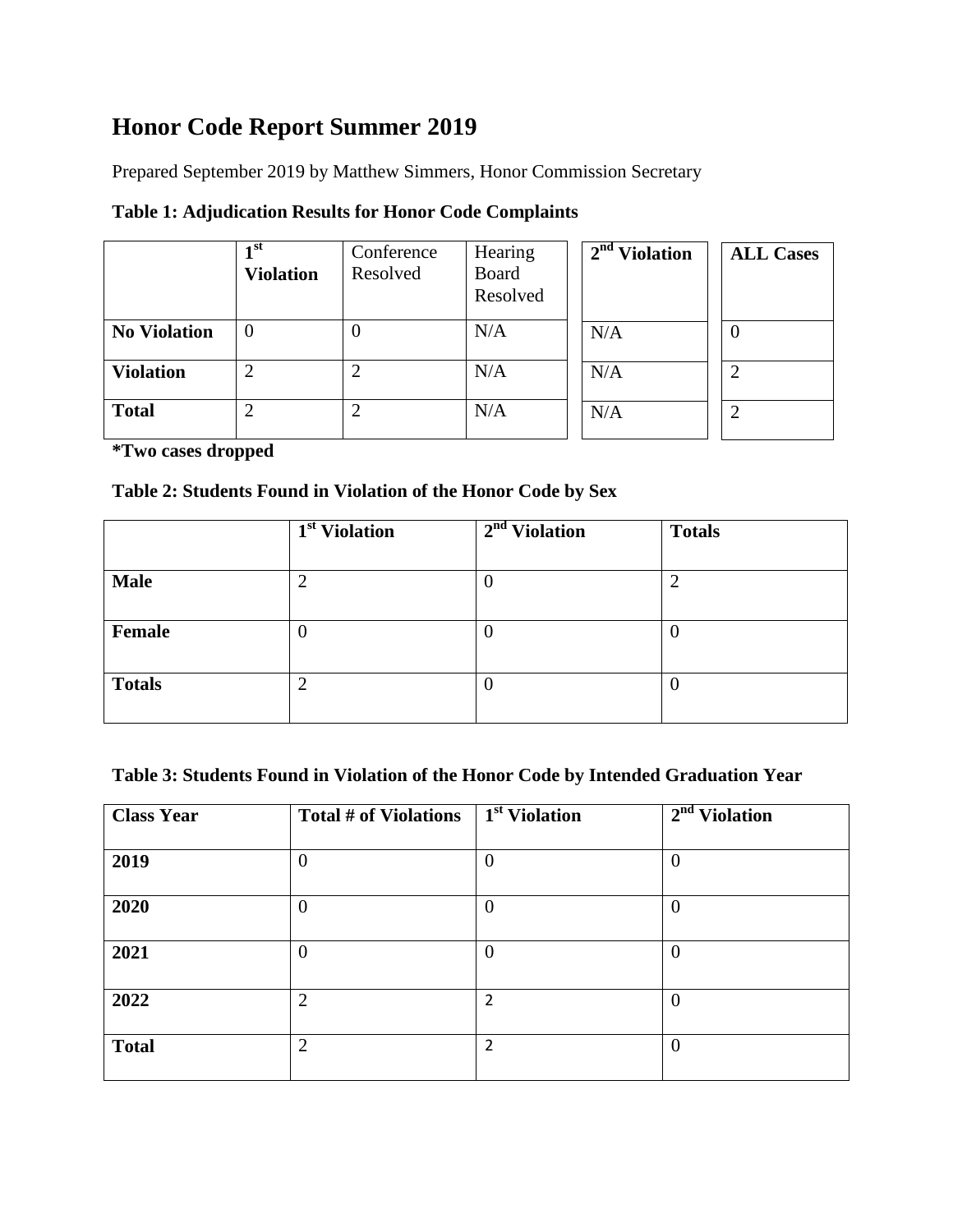| <b>Type of Violation</b>                     | 1 <sup>st</sup> Violations | 2 <sup>nd</sup><br><b>Violations</b> |
|----------------------------------------------|----------------------------|--------------------------------------|
| Plagiarism                                   | $\theta$                   | $\theta$                             |
| <b>Cheating Tests Collaboration*</b>         | $\overline{0}$             | $\overline{0}$                       |
| <b>Cheating Tests**</b>                      | $\overline{2}$             | $\overline{0}$                       |
| <b>Cheating Assignments Collaboration*</b>   | $\overline{0}$             | $\overline{0}$                       |
| <b>Cheating Assignments**</b>                | $\theta$                   | $\theta$                             |
| <b>Cheating - Unauthorized Materials/Aid</b> | $\overline{0}$             | $\overline{0}$                       |
| <b>Fabrication</b>                           | $\overline{0}$             | $\overline{0}$                       |
| <b>Altering Evidence</b>                     | $\theta$                   | $\overline{0}$                       |
| <b>Forgery</b>                               | $\theta$                   | $\theta$                             |
| Lying                                        | $\overline{0}$             | $\overline{0}$                       |
| <b>Submission of Previously Graded Work</b>  | $\theta$                   | $\overline{0}$                       |

**Table 4: Violation Type:** (Note: Some cases may involve more than one kind of violation)

\* indicates cheating by two or more students collaborating

\*\* indicates cheating by means other than collaboration

|  | Table 5: Penalty Type (Additional rehabilitative assignments may also have been required) |  |  |  |  |  |  |  |
|--|-------------------------------------------------------------------------------------------|--|--|--|--|--|--|--|
|--|-------------------------------------------------------------------------------------------|--|--|--|--|--|--|--|

| <b>Penalty Type</b>                               | 1 <sup>st</sup> Violation | $2nd$ Violation |
|---------------------------------------------------|---------------------------|-----------------|
| <b>Reduced Grade on Assignment/Test</b>           | $\Omega$                  | $\Omega$        |
| 0/F for Assignment/Test                           | 2                         | $\theta$        |
| <b>Reduction of Course Grade</b>                  | $\Omega$                  | $\overline{0}$  |
| $0/F$ for Assignment/Test + Final Grade Reduction | $\Omega$                  | $\Omega$        |
| <b>F</b> for Course                               | $\Omega$                  | $\theta$        |
| F for Course + 1 Semester Suspension              | $\Omega$                  | $\theta$        |
| F for Course + 2 Semester Suspension              | $\Omega$                  | $\Omega$        |
| F for Course + Expulsion                          | $\Omega$                  | $\overline{0}$  |
| <b>Other – for Violations not in Courses</b>      | $\Omega$                  | $\theta$        |
| <b>No Penalty</b>                                 | $\Omega$                  | $\Omega$        |